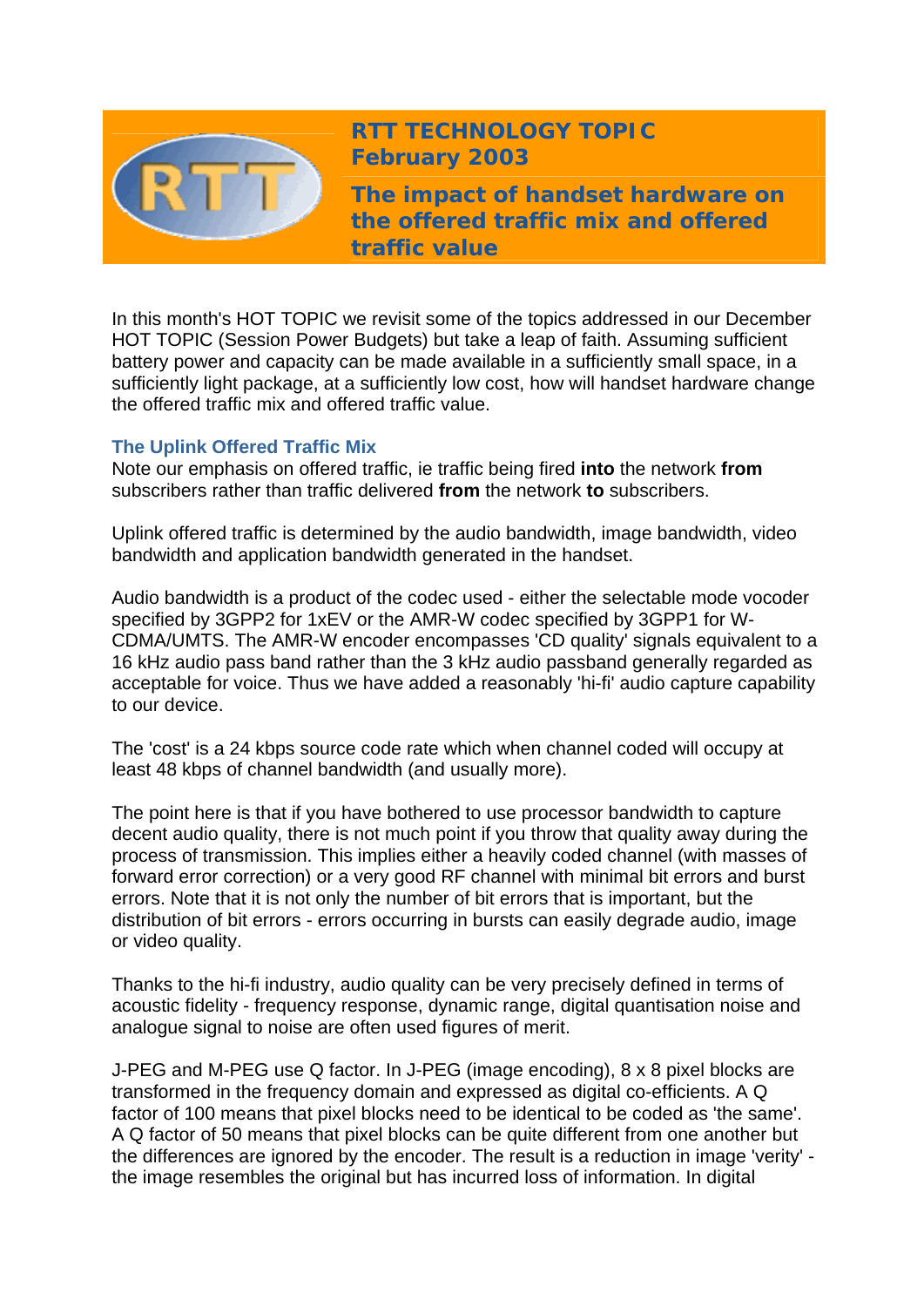cameras, 90 equates to fine camera mode, a Q factor of 70 equates to standard camera mode.

These compression standards have been developed generally to maximise storage bandwidth. You can store more Q70 pictures in your camera than Q90 pictures. However choice of Q also has a significant impact on transmission bandwidth. An image with a Q of 90 (a 172 kbyte file) would take just over 40 seconds to send on a 33 kbps (uncoded) channel. The same picture with a Q of 5 would be 12 kbytes and could be sent in under 3 seconds. Our delivery cost has been reduced by an order of magnitude. The question is how much value has been lost from the picture. The question also arises as to who sizes the image and decides on its original quality, the user, the application, the user's device or the network.

Similar issues arise with video encoding excepting that in addition to the resolution, colour depth and Q comprehended by J-PEG, we have to add in frame rate.

Perceptions of quality will however be quite subtle. A CCD imaging device can produce a 3 Megapixel image at 24 bits per pixel. Consider sending these at a frame rate of 15 frames per second and you have a recipe for disaster. So we can compress the image and/or slow the frame rate. Interestingly with fast moving action (which looks better with faster frame rates) we become less sensitive to colour depth. Table 1 shows how we can exploit this. In this example, frame rate is increased but colour depth is reduced from 10 bits to 8 bits (and processor clock speed is doubled).

| <b>Example</b> | Frame Rates at 10 bits versus 8 bits per pixel output |                   |
|----------------|-------------------------------------------------------|-------------------|
|                | 10 bits (@ 16 MHz)                                    | 8 bits (@ 32 MHz) |
| 1280 x<br>1024 | 9.3                                                   | 18.6              |
| 1024 x 768     | 12.4                                                  | 24.8              |
| 800 x 600      | 15.9                                                  | 31.8              |
| 640 x 480      | 19.6                                                  | 39.2              |
| 320 x 240      | 39.2                                                  | 78.4              |

Note also how frame rates can potentially increase with decreasing numbers of pixels.

# **Table 1: Pixel Resolution and Frame Rate**

This gives us a wider range of opportunities for image scaling. The problem is to decide on proportionate user 'value' as quality increases or decreases.

Table 2 shows as a further example the dynamic range of colour depth that we can choose to support.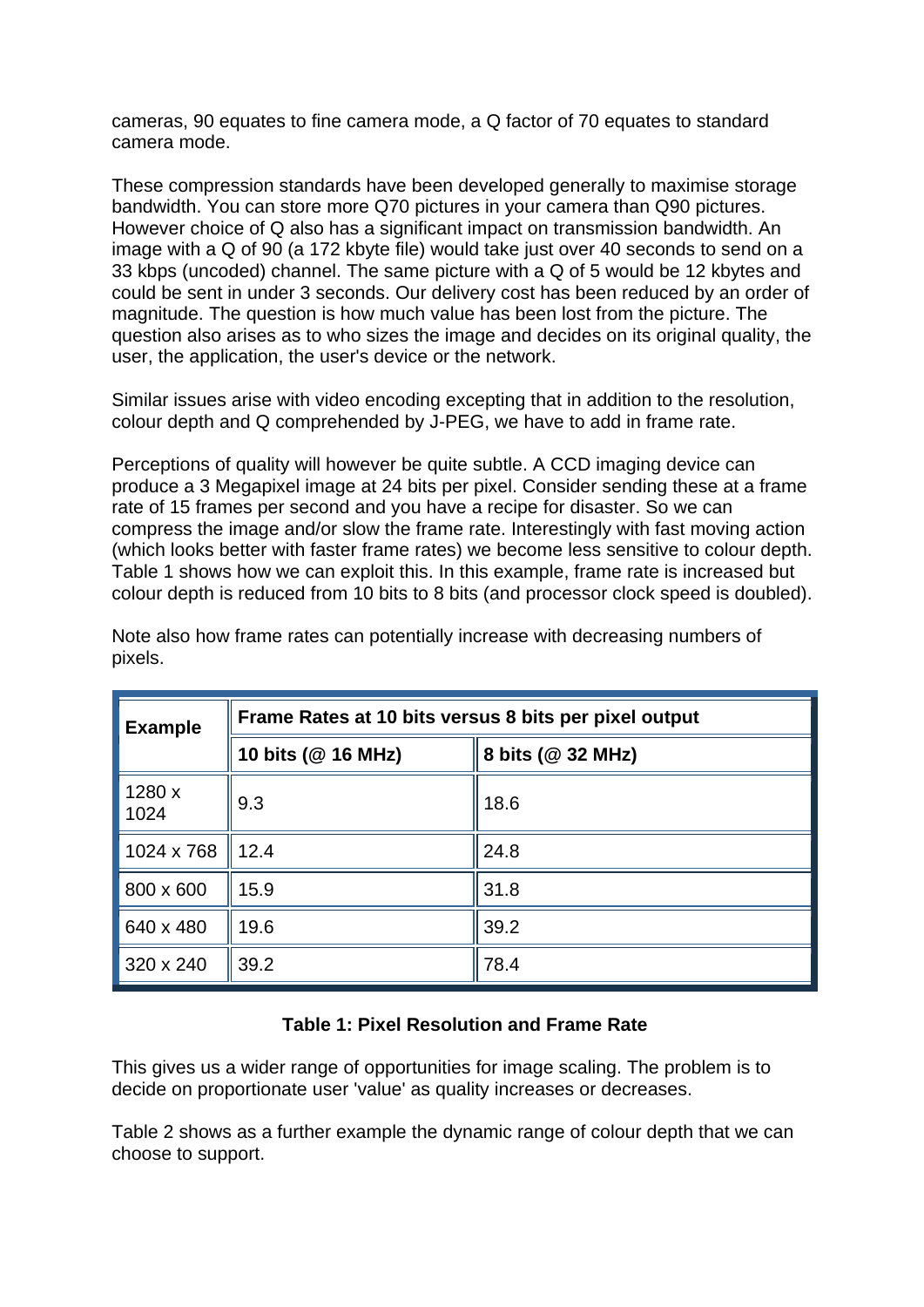| <b>Colour Depth</b> | <b>Number of Possible Colours</b> |
|---------------------|-----------------------------------|
|                     | 2 (ie Black and White)            |
| 2                   | 4 (Greyscales)                    |
| 4                   | 16 (Greyscales)                   |
| 8                   | 256                               |
| 16                  | 65,536                            |
| 24                  | 16,777,216                        |

## **Table 2: Colour Depth Options**

The M-PEG 4 core visual profile specified by 3GPP1 covers 4 to 12-bit colour depth. 24-bit is generally described as high colour depth and 32-bit colour depth is true colour. 32-bit is presently only used for high resolution scanning applications.

So potentially our quality audio stream can be coded on to an OVSF physical layer code stream, our high quality video stream can be coded on to a second OVSF physical layer code stream and background text can be coded on a third code stream - a complex high value time inter-dependent multimedia multiplex.

#### **The Downlink Traffic Mix**

Similarly handset hardware determines (or should determine) downlink traffic. There is not much point in delivering CD quality audio to a standard handset with low quality audio drivers. There is not much point in delivering a 24-bit colour depth image to a handset with a greyscale display. There is not much point in delivering a 15 frame per second video stream to a display driver and display that can only handle 12 frames per second.

Intriguingly, quality perceptions can also be quite subtle on the downlink. Smaller displays can provide the illusion of better quality. Also, good quality displays more readily expose source coding and channel impairments, or, put another way, we can get away with sending poor quality pictures provided they are being displayed on a poor quality display.

These hardware issues highlight the requirement for device discovery. We need to know the hardware and software form factor of the device to which we are sending content. It also highlights the number of factors that can influence quality in a multimedia exchange - both actual and perceived.

#### **The Challenge for Quality Band Billing**

So somehow we need to accommodate actual and perceived quality metrics as a foundation for quality based billing.